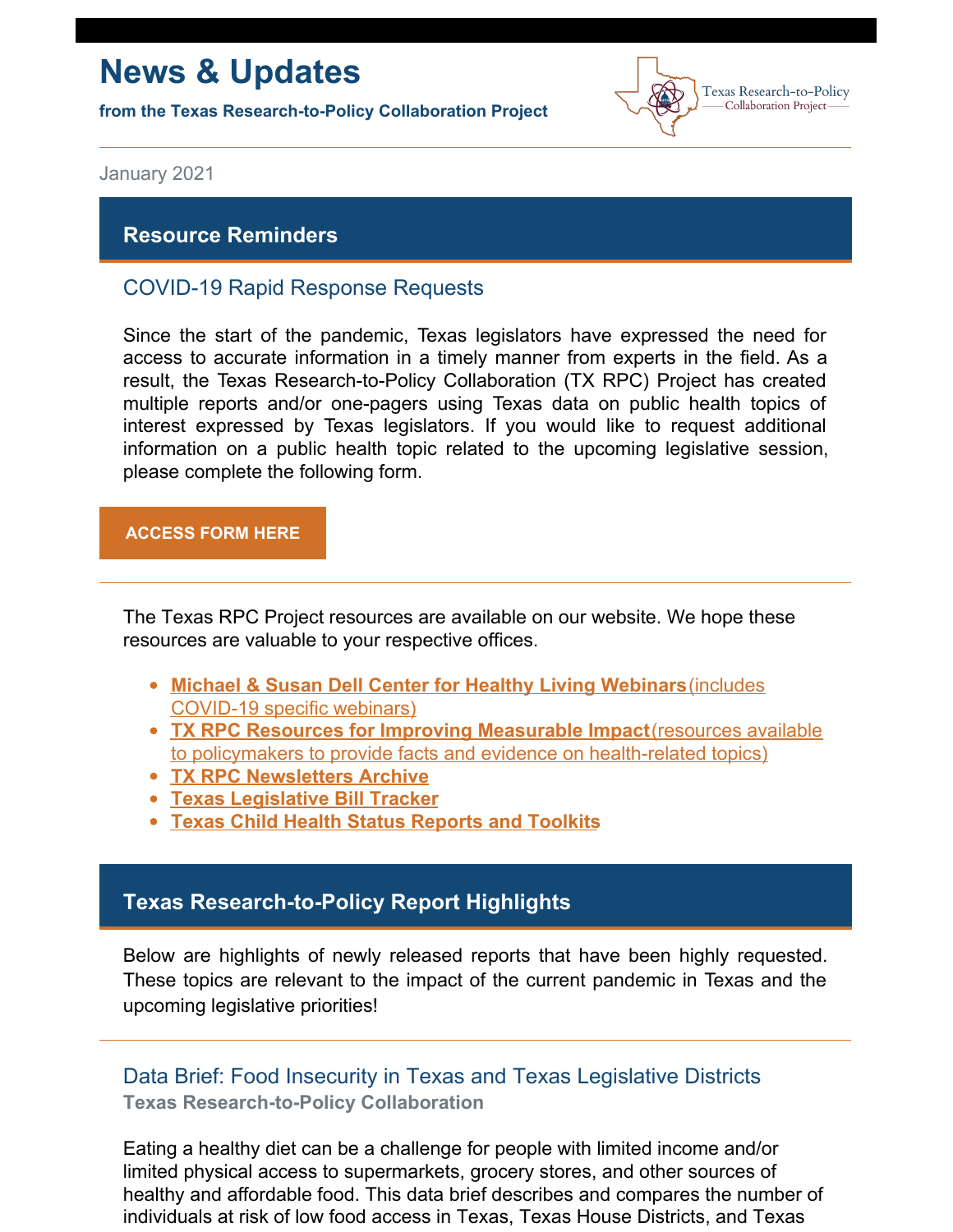Senate Districts.

#### **Key Takeaways:**

- Approximately 2,403,438 (9%) individuals in Texas have both low income and low access to healthy food sources, as of 2015.
	- In Texas Senate Districts, this proportion ranges from 3% to 23.3%.
	- In Texas House Districts, this proportion ranges from 0.2% to 34.6%
- The Food Access Research Atlas data are available for specific census tracts (neighborhoods) and can now be viewed by Texas Senate and House districts.

# **VIEW THE [INTERACTIVE](https://sph.uth.edu/research/centers/dell/legislative-initiatives/data-brief-food-insecurity-in-texas-and-texas-legislative-districts) REPORT**

## Dashboard: Health of Texas

**Center for Health Care Data - UTHealth School of Public Health**

The Center for Health Care Data created the Health of Texas Dashboard to produce and publicly report cost, quality, utilization and health status measures, along with risk values and key social determinants of health.

The dashboard summarizes results on key performance parameters including health care costs, health services utilization, and quality of care of three providers that include Medicare, Medicaid, and Commercial providers.

# **VIEW THE [INTERACTIVE](https://sph.uth.edu/research/centers/chcd/health-of-texas/) DASHBOARD**

Comparing COVID-19 Vaccines: Pfizer/BioNTech vs. Moderna

**Texas Research-to-Policy Collaboration Shreela Sharma, PhD, RD, LD - UTHealth School of Public Health in Houston Katelyn Jetelina, PhD - UTHealth School of Public Health in Dallas**

This graphic describes and compares the Pfizer/BioNTech and Moderna vaccines, and is available in English, Spanish, Vietnamese, and Mandarin. It can be downloaded and distributed to the public free of charge.

#### **Key Takeaways:**

- Both vaccines are mRNA vaccines, meaning they provide "instructions" for our cells to make a piece of protein that is found on the surface of the virus that causes COVID-19. Our body recognizes this protein as "foreign" and will build an immune response that protects us from COVID-19.
- To gain maximum protection and ensure "memory" immunity, you must get the second dose.
- Vaccine side effects are a sign that the immune system is responding as it should and do not mean that the vaccine is unsafe.

**VIEW THE [GRAPHIC](https://sph.uth.edu/research/centers/dell/legislative-initiatives/Pfizer+BioNTech+vs.+Moderna.pdf?language_id=1) IN ENGLISH**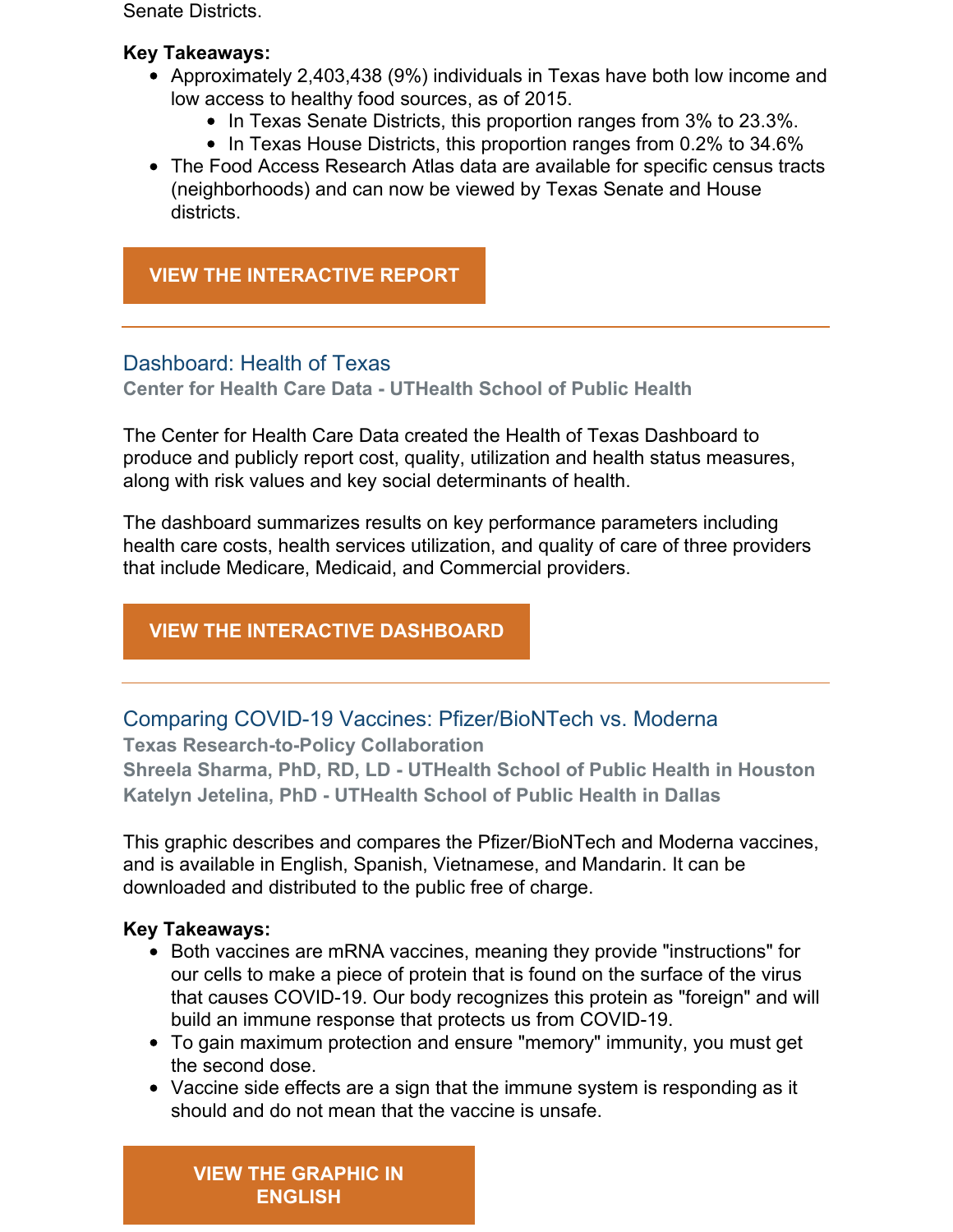## **VIEW THE [GRAPHIC](https://sph.uth.edu/research/centers/dell/legislative-initiatives/Pfizer+BioNTech+vs.+Moderna+FINAL_SP.pdf?language_id=1) IN SPANISH**

#### **VIEW THE GRAPHIC IN [MANDARIN](https://sph.uth.edu/research/centers/dell/legislative-initiatives/PfizervsModerna+Mandarin.png?language_id=1)**

#### **VIEW THE GRAPHIC IN [VIETNAMESE](https://sph.uth.edu/research/centers/dell/legislative-initiatives/PfizervsModerna+Vietnamese.png?language_id=1)**

## Public Health Outcomes of Healthcare Access

**Texas Research-to-Policy Collaboration Katelyn Jetelina, PhD - UTHealth School of Public Health in Dallas**

Access to and affordability of healthcare are significantly worse for low-income adults in Texas than in other southern states (including Arkansas, Kentucky, and Louisiana). This brief highlights the problem with healthcare access, as well as health and economic outcomes associated with healthcare access.

#### **Key Takeaways:**

- 54% of low-income adults in Texas do not have a primary care physician
- Medicaid expansion serves as a lesson for the effectiveness and impact of increasing healthcare access on health and quality of life outcomes.
- Similarly, policy solutions such as increased workforce participation, telehealth, rural health care center care, and enabling services, can increase access and utilization of healthcare services.

# **[DOWNLOAD](https://sph.uth.edu/research/centers/dell/legislative-initiatives/Healthcare Access Overview.pdf) THE REPORT**

#### Impact of COVID-19 on Food Insecurity

**Texas Research-to-Policy Collaboration Kathryn Janda, PhD, MPH – UTHealth School of Public Health in Austin Alexandra van den Berg, PhD, MPH – UTHealth School of Public Health in Austin Lesli Biediger-Friedman, PhD – Texas State University**

**Sarah Crulcich, MPH, RD, LD – Houston Food Bank**

**Deanna Hoelscher, PhD, RDN, LD, CNS, FISBNPA – UTHealth School of Public Health in Austin**

Food insecurity among adults and children has increased during the COVID-19 pandemic due to rising levels of unemployment, poverty, and limited access to school nutrition programs because of school closures. Current models estimate that 54 million Americans (16%) experienced food insecurity in 2020 compared to 37 million Americans (11.5%) in 2018, an increase of 17 million food insecure Americans due to COVID-19.

#### **Key Takeaways:**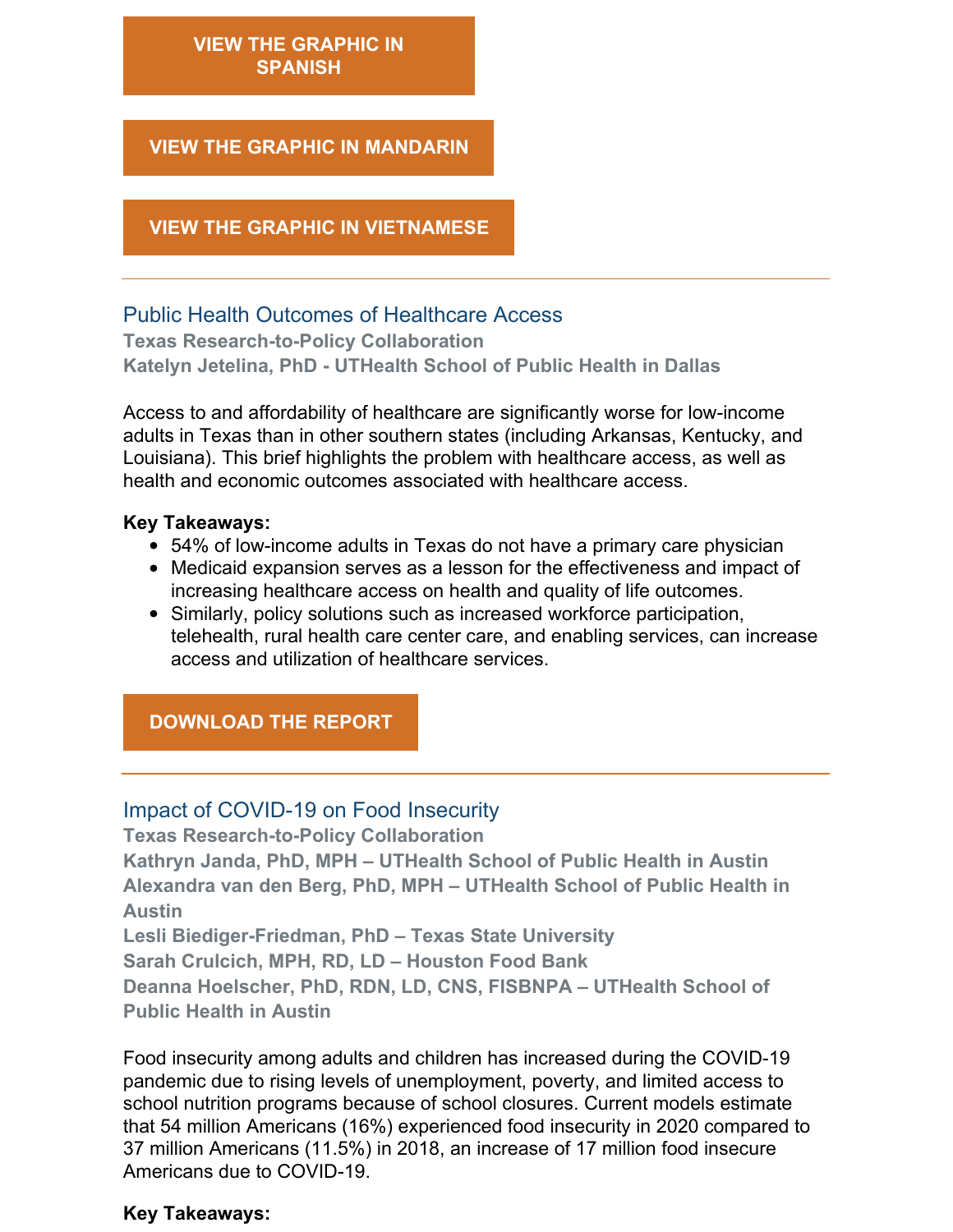- Food insecurity among Texans has doubled from December 2018 (about 13%) to April-June 2020 (about 28%).
- At the current projected levels of 28% food insecurity in Texas, the annual estimated healthcare costs associated with lack of access to food in Texas will be over \$11.1 billion.
- Approximately 30.9% of Texas children were projected to be food insecure in 2020, compared to 21.6% of children in 2018.

### **[DOWNLOAD](https://sph.uth.edu/research/centers/dell/legislative-initiatives/COVID-19 and FI_12.3.20.pdf) THE REPORT**

# Teen Vaping in Texas

**Michael & Susan Dell Center for Healthy Living Melissa Harrell, PhD - UTHealth School of Public Health in Austin**

Teens who vape are more likely to start and continue cigarette smoking. It is estimated that 498,000 Texas teens under the age of 18 will die prematurely from smoking if it is not curbed. Cigarette smoking costs the state of Texas more than \$10 billion each year in health care and Medicaid dollars. Texas Child Health Status Report, *Healthy Children, Healthy State: Teen Vaping in Texas*highlights trends in teen vaping.

#### **Key Takeaways:**

- E-cigarettes are now the most commonly used tobacco product among teens according to data from the Texas Adolescent Tobacco and Marketing [Surveillance](https://sph.uth.edu/research/centers/dell/project.htm?project=eba3915a-f124-4b88-a045-a35b1f07a730) Study (TATAMS).
- Vaping increases teens' risk for nicotine dependence.
- Texas can prevent teen vaping by prohibiting the sale of flavored tobacco products and taxing e-cigarette products (e.g., devices, e-juice/liquids, accessories).

#### **[DOWNLOAD](https://sph.uth.edu/research/centers/dell/resources/teen vaping in texas 12.15.20.pdf) THE REPORT**

#### Vaping Advertisements & Teens

**Michael & Susan Dell Center for Healthy Living Melissa Harrell, PhD - UTHealth School of Public Health in Austin**

Vaping, or e-cigarette use, has become an epidemic among teens. Unlike cigarette advertising, e-cigarette advertising is not restricted by the federal government. Texas Child Health Status Report, *Healthy Children, Healthy State: Vaping Advertisements & Teens* highlights trends in teen exposure to vaping advertisements using data from the Texas Adolescent Tobacco Marketing Surveillance System (TATAMS).

#### **Key Takeaways:**

Vaping ads are misleading and target teens with bright colors, sleek and fashionable images, and themes of health and wellness, fun and adventurous lifestyles, sex appeal, and rebelliousness. They promote teen-friendly flavors like cotton candy and gummi bear.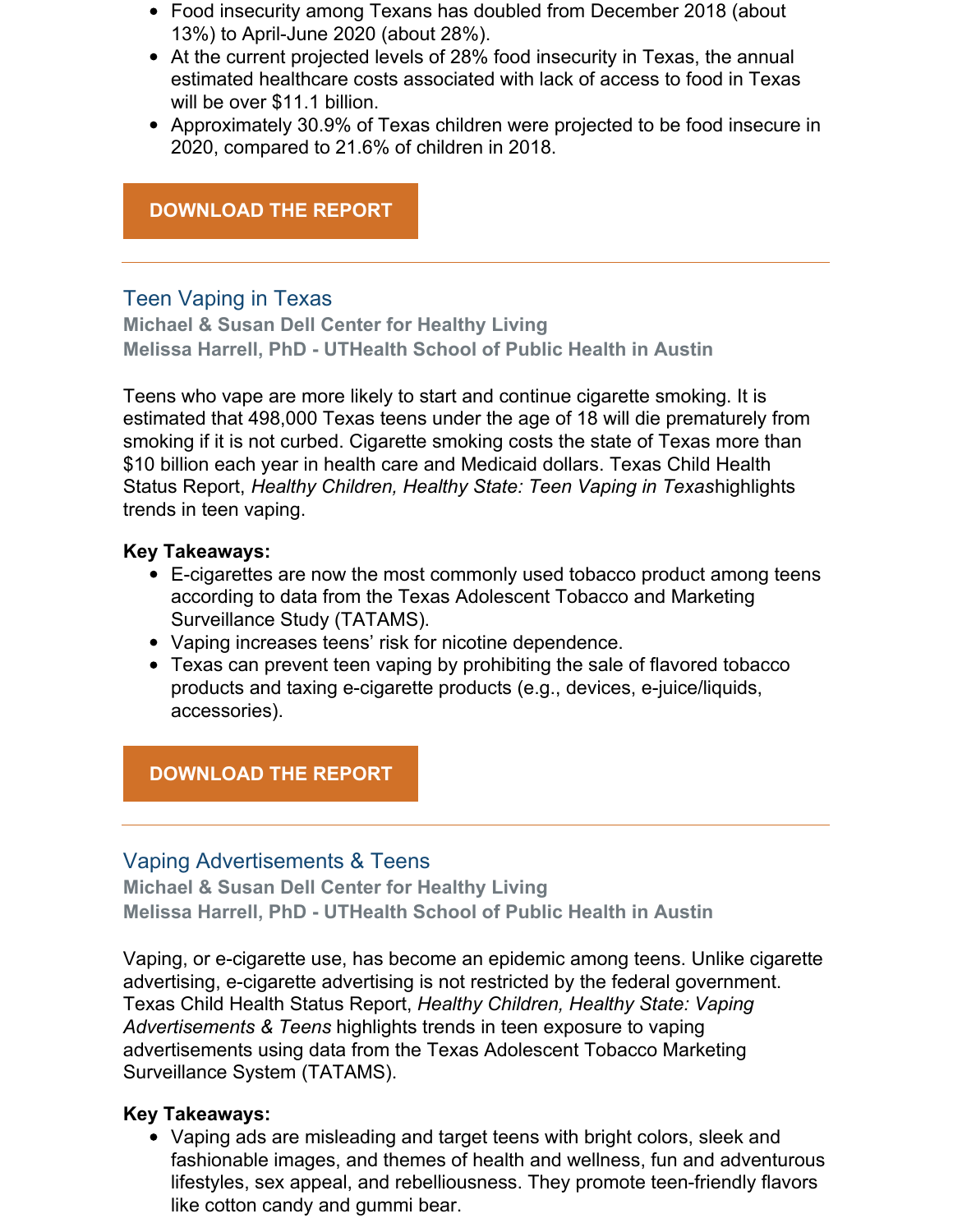75.6% of teens reported vaping ad exposure through watching TV.

#### **[DOWNLOAD](https://sph.uth.edu/research/centers/dell/resources/vaping marketing.pdf) THE REPORT**

# Vaping with Flavors

**Michael & Susan Dell Center for Healthy Living Melissa Harrell, PhD - UTHealth School of Public Health in Austin**

In the US, 6.2 million teens use tobacco products. Most of them (70%) use flavored tobacco products. These numbers are worse in Texas, where 80% of teens who use tobacco use a flavored product like strawberry e-cigarettes, menthol cigarettes, or grape cigars. Texas Child Health Status Report, *Healthy Children, Healthy State: Vaping With Flavors* highlights the flavored tobacco crisis, discusses the causes of the vaping crisis, and provides recommendations on how we can prevent teen tobacco addiction fueled by flavored tobacco.

#### **Key Takeaways:**

- Nearly 16,000 different flavors of e-cigarettes are currently on the market.
- Nearly 80% of teen e-cigarette users say they would stop using the products altogether if sales of flavored e-cigarettes were restricted.
- Preventing teen tobacco addiction fueled by flavors can be done by strengthening the enforcement of current Texas age verifications laws for both online and in-person sales of e-cigarettes and other tobacco products to ensure retailers are not selling to kids.

# **[DOWNLOAD](https://sph.uth.edu/research/centers/dell/resources/vaping flavors.pdf) THE REPORT**

# Child Obesity Toolkit

**Michael & Susan Dell Center for Healthy Living**

Texas Child Health Toolkits accompany*Healthy Children, Healthy State* reports to raise awareness of child health risk factors in order to develop new programs and actions, and to build on current initiatives in Texas. Use this toolkit to learn about the current obesity crisis in Texas and how you can impact our state's health as a **[parent](https://sph.uth.edu/research/centers/dell/child-health-toolkits/child-obesity-toolkit#Parent)**, **[school](https://sph.uth.edu/research/centers/dell/child-health-toolkits/child-obesity-toolkit#School)**, or **[community](https://sph.uth.edu/research/centers/dell/child-health-toolkits/child-obesity-toolkit#Community)**. Resources relating to the impact of COVID-19 on child obesity are included in all categories.

# **SEE THE [TOOLKIT](https://sph.uth.edu/research/centers/dell/child-health-toolkits/child-obesity-toolkit)**

# COVID-19 Food Needs in Travis County 2-1-1 Call Analysis Report - November 2020

**Michael & Susan Dell Center for Healthy Living Kathryn Janda, PhD, MPH - UTHealth School of Public Health in Austin Alexandra van den Berg, PhD, MPH - UTHealth School of Public Health in**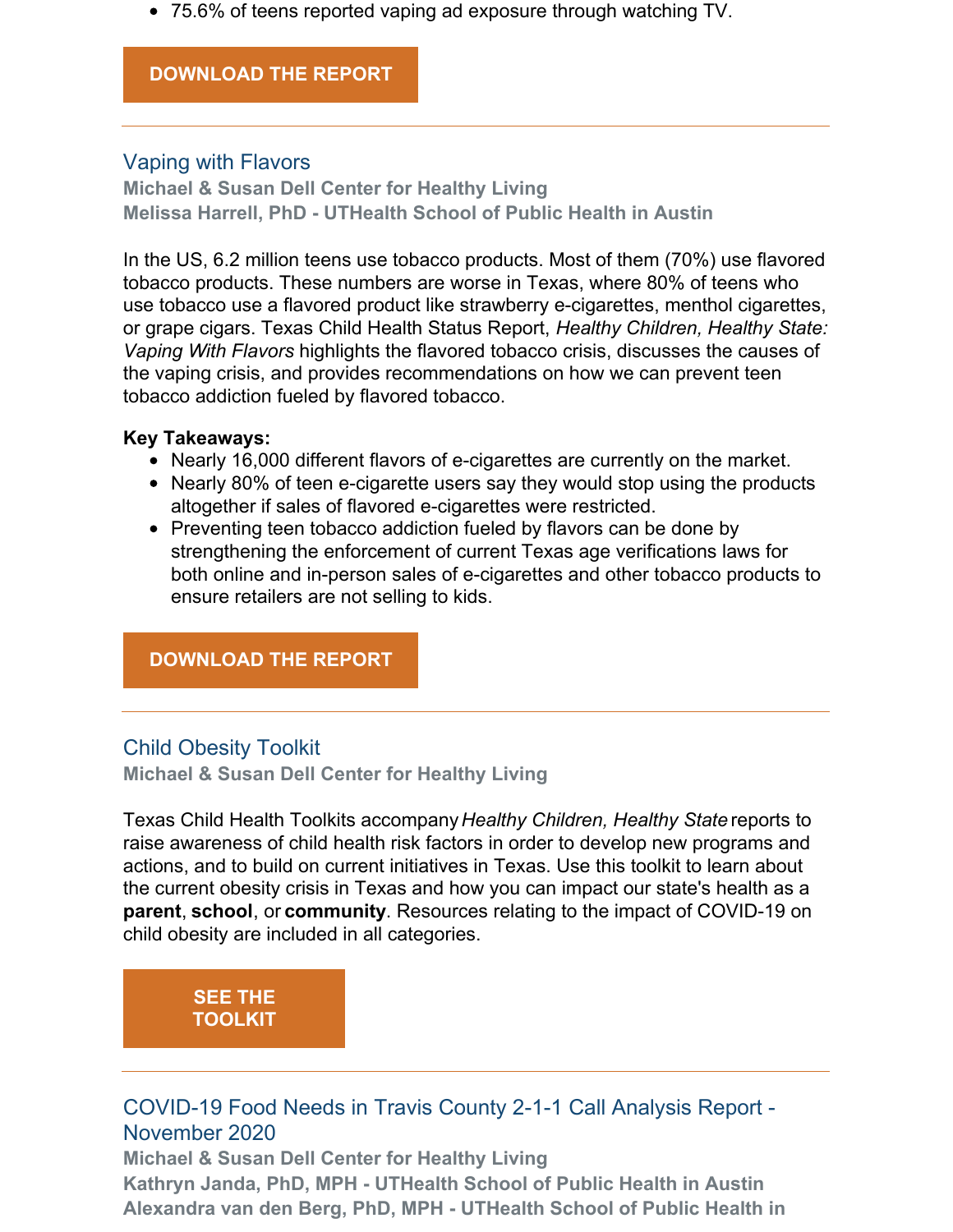#### **Austin**

In April 2020, the City of Austin Office of Sustainability reached out to the UTHealth School of Public Health in Austin and Dell Medical School for assistance in identifying communities where there are unmet food needs in Austin due to COVID-19. In response, TX RPC Network Members Drs. Janda and van den Berg have been developing reports on food insecurity from March - November.

## **Key Takeaways:**

- Increased overall call volume in November 2020 compared to 2019 (6307 vs. 5553 calls).
- Decreased overall call volume from October 2020 (6588 calls) to November 2020 (6307).

**READ THE [NOVEMBER](https://sph.uth.edu/research/centers/dell/resources/november 2-1-1 food needs report.pdf) REPORT**

# **Highlights from TX RPC Members Conducting COVID-19 Research**

# Study shows more Latinos are hesitant about getting vaccinated for COVID-19

**Joseph McCormick, MD - UTHealth School of Public Health in Brownsville**

TX RPC Network Member Dr. Joseph McCormick spoke to KRGV-TV in Brownsvill[e](https://urldefense.proofpoint.com/v2/url?u=http-3A__r20.rs6.net_tn.jsp-3Ff-3D001v-5F3kEt1eK4UjZ-2DwAL7sYZ3om9lYP8KHBofN2U5Q-5Ftu5cyg6agjkGAKC1l3VRkhu34gQYZhQJc19FdoaNTr5i-5Fr2PgQDP7ZvwWPXfTqOGvwaWzjtc0-2DZC7sfprNQLdNszIZZTHdxF-5FN7e-2DItxr9L-2DC5S2YlWDdOD-2D-2DZi8RKayTPYS-2Di5qUqCZTrhhv9js4kNIp2ZCWbx8l-2DwFdab4RNnK5vmEBrTBvpeaxqT3rhatgVTGy0izAoEA3PJ9X5DtiFECqy-2DG37ObWV7PoHQ8-2DjTFMZjyWhplMb0-5F7POv0H87QgVG2q441xJImMWftFjJNUEXhiI3-5FH5y9IM6HYE9ts9Uh77WmTnExlsuGW1vsja-2DHIfB1YggkjjXoaQtM0CFSKzh6FPttpDakkkEEpqrWz2v12msbpFLXusyZ7GjzzpkQe4rZQfXdXHWN-2DjX1Osz-2D72HkynG8ZPQAdxyB9XtyE7CqD2z8w5Z1UOqmKvYpKxqg3kLyQN5CyI-2DIXxZdJIAKt4xON3dagLhj2ZRXLOJ7e0-5FNOjiui5fdyYtpe6-2DHiz8-5Fe59ZO57kMt7LAoTIgGljsKoksd9nio-2DWBepV5IHno3cYXfLPPpLss2PylBSCJdoZEhTLg6oC7CdlJDMRaYR03pzd5pSywwQZvwS1rw14tSDC4w8x95bK3THyf5kLHzsgyFPcdTs-5FdnApOJBcTb7sSDWru0Ok8sJs7RtzG-5FSfySGO4Th3tOBlW1A06J9fILQAKuCLqyPOa7AuXsomDPLSFVbe4L6kN1ebtbnhksRUVXpRgG4VrYEy79r1UucJs8tdAppbPVlK6zeIdqcJ-5FY1WukWG2OzaHWqxg7zx5OtKjLrK59vPDqDmSxCjDRccJV6onGq2Pt6nj8mIqLvihPrETs9dShu07bKXfUTfgZp6aEZhEhjkN4khI-2DCj5lRxGZS8rjjSSaHjDcut-5FA5xDW3e8uO2BbB-2D8DBv4vmlGmHaMWa0L2BIoJBBiyEJfA9zW-2DNsx9WueVlx7-2DCvW8-5FC-5FUSQJBwdVg-5FtSQTjJcmdAwQIxXh9bCJqh6ZZHEo2jIUfGgwmgKHj4ntXUeGEg-3D-3D-26c-3DeNvxSCsWxbQ-2DtynQ-2DYgD8fD-2DYuDelVMm52RCSO03cTp-5Fmu2mAiyxRw-3D-3D-26ch-3D9rMeqr0mSJwuNKdeCpDo1Dgg4sBkD4FEPiIoTJX2eb3hMswRUUhsnA-3D-3D&d=DwMFaQ&c=bKRySV-ouEg_AT-w2QWsTdd9X__KYh9Eq2fdmQDVZgw&r=ROMj_R-atPDkwwwTpWeSYpZBsJSIlidjFAN5K7R8isY&m=BcRJ997NRqsT9aFSJMehsH8y_3vCHb4iXdysD0zynXw&s=fmw7Lj-glGj8ZzAwk7f-eTnJyqw08ubQGJrV6RA-hp8&e=) about the importance of ensuring the Latino community in the region is vaccinated against COVID-19 once a vaccine is available. Dr. McCormick is also the director of UTHealth Clinical Research Unit (CRU) at UT Brownsville. The CRU is affiliated with UTHealth School of Public Health in Brownsville and its Hispanic Health Research Center (HHRC) which focuses on diseases that are common in Hispanic populations.

#### **Key Takeaways:**

- According to the COVID Collaborative, more than 50% of Latinos know someone who's been hospitalized or died from COVID-19.
- Only 34% of Latinos said they trust the new vaccine.

# **WATCH THE [INTERVIEW](https://www.krgv.com/news/study-shows-more-latinos-are-hesitate-about-getting-vaccinated-for-covid-19)**

The Best Shot: Answering Your Questions About the Vaccine **Catherine Troisi, PhD, MS - UTHealth School of Public Health in Houston**

TX RPC Network Member Dr. Catherine Troisi answered KHOU-TV Channel 11 viewer questions about the COVID-19 vaccine during their new series called The Best Shot.

#### **Q&A Highlights:**

- **Q:** How long will the vaccine protect you?
- **A:** We are not sure because the vaccine has not been around long enough to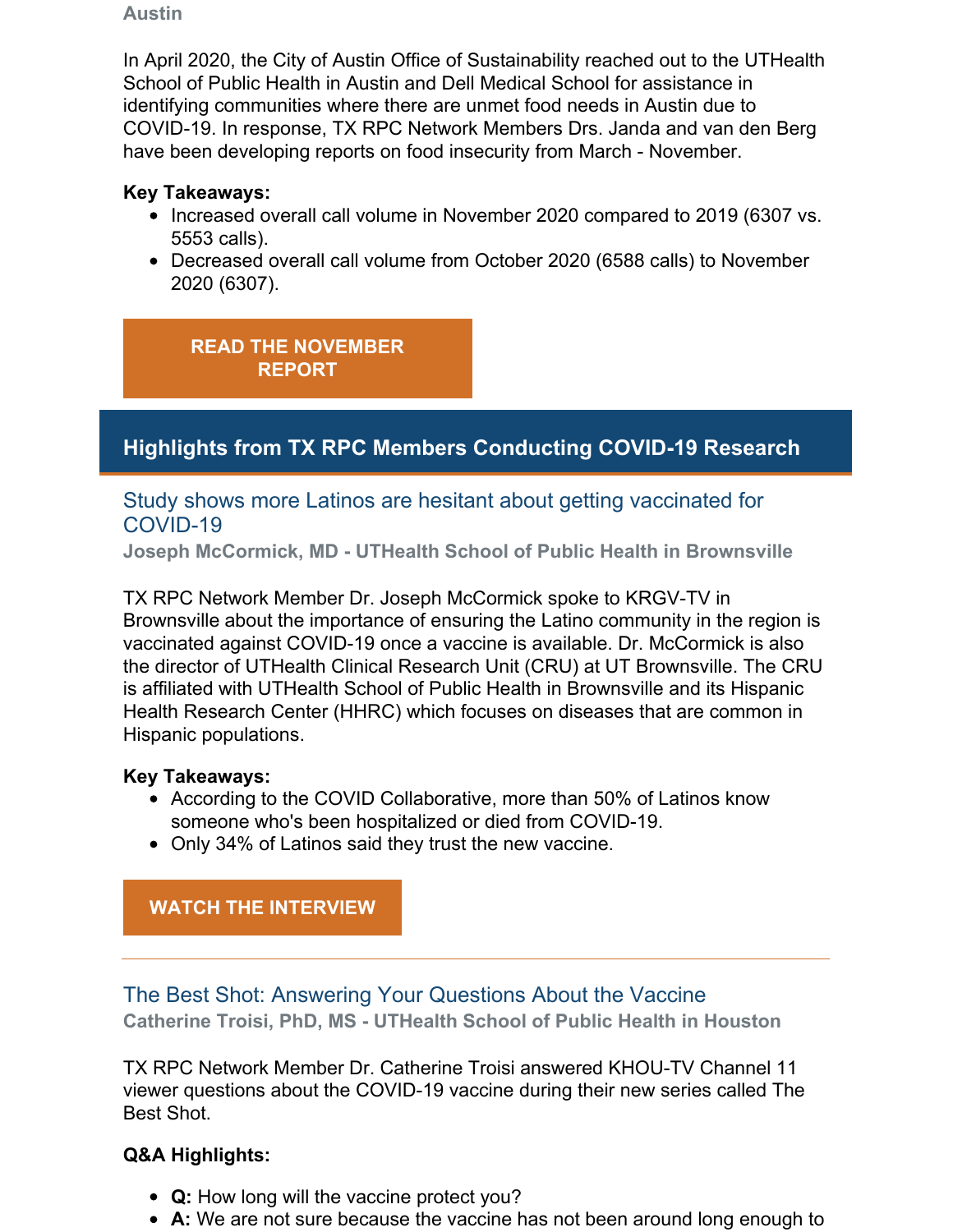indicate. Based on evidence, protection will last at least 6 months, it might be longer. With other coronaviruses, the ones that cause colds, protection seems to last for a year.

- **Q:** Can you take the flu shot and COVID-19 vaccine in the same month?
- **A:** We do not know the answer to this question yet because we have not looked at that yet. However, if you have not had your flu vaccine for this year, please go ahead and get it!

#### **WATCH THE NEWS [REPORT](https://www.iqmediacorp.com/ClipPlayer?ClipID=b761ed34-5bf4-49de-998f-0c1a7e6a6dab&TE=%7B0%7D)**

#### **Resources from TX RPC Members Conducting COVID-19 Research**

Webinar: Advocating for School Health - Campus-Parents, District-SHACS, State-Legislature! **Texas Action for Healthy Kids**

Do you care about recess and school meals? Are you are concerned about vaping and cyberbullying? We need policies that support good nutrition, physical education/activity, and healthy choices. How do you make that happen?

**WATCH THE [RECORDING](https://www.youtube.com/watch?v=Ka5OxHwmCvw)**

# What is the State of Primary Care in your County?

**Texas Primary Care Consortium**

The **Texas Primary Care [Consortium](https://urldefense.proofpoint.com/v2/url?u=http-3A__r20.rs6.net_tn.jsp-3Ff-3D001GMrmsSyiBkseP6bxtFdGLztajBlD-5FDfBJVi7TBQz5aXvfppwEpYDeu81vKO6dF6aJrBDhpdUcSWRJleYeLeZu5fbZCE-5F-2DN1E1K-5FEuoToiZTaNbBJ8E2B8diVtwBGvdy3blLD9jG5rAxR3Wcui4gkkWGnMnq4xLCy0ITCXfks-5FiY-3D-26c-3Dh6qXXXgHHRswUZwxwNKXw2utxq-2Dk2WgZmbgk991c7zvablBA01wleA-3D-3D-26ch-3DLu0zctjS96d5xcqKHbNM3qUX38UIEI3zar0FnDJy-5FuXyT6kOf9AIbg-3D-3D&d=DwMFaQ&c=bKRySV-ouEg_AT-w2QWsTdd9X__KYh9Eq2fdmQDVZgw&r=0vVgvzcWBYKWXHSxbIAfUi-bKR0lHbURgOBUmyeinBQ&m=o9D_iG5ljvlfpweqbfj04moibgfe1pMXSDJzVL_UqCw&s=KGEkjzLjyNITyv6MHZNoJP6OkmDkcHdgC8bwar5FeDg&e=)**, jointly led by Texas H[ea](https://urldefense.proofpoint.com/v2/url?u=http-3A__r20.rs6.net_tn.jsp-3Ff-3D001GMrmsSyiBkseP6bxtFdGLztajBlD-5FDfBJVi7TBQz5aXvfppwEpYDejsPHp28QIngXjDL6e2pgP-5FLACKBL8z-5Fn-2DG4iYxsTBM3-2Dt5W2kqQJLH9Q8wX-2Dec-5FcJPlV323HcxM1874hI95vCKelwgtNk1g54hDuwFgL6L8mS9hDBL8AmAo-2D8nzrljhkQ-3D-3D-26c-3Dh6qXXXgHHRswUZwxwNKXw2utxq-2Dk2WgZmbgk991c7zvablBA01wleA-3D-3D-26ch-3DLu0zctjS96d5xcqKHbNM3qUX38UIEI3zar0FnDJy-5FuXyT6kOf9AIbg-3D-3D&d=DwMFaQ&c=bKRySV-ouEg_AT-w2QWsTdd9X__KYh9Eq2fdmQDVZgw&r=0vVgvzcWBYKWXHSxbIAfUi-bKR0lHbURgOBUmyeinBQ&m=o9D_iG5ljvlfpweqbfj04moibgfe1pMXSDJzVL_UqCw&s=peEUpwPQJTe8U7r-zd4HHR6eR6ZM1st8Jpxmc5fF684&e=)lth Institute and Texas Medical Home Initiative, recently released a new report, *Making Primary Care Primary: A [Prescription](https://urldefense.proofpoint.com/v2/url?u=http-3A__r20.rs6.net_tn.jsp-3Ff-3D001GMrmsSyiBkseP6bxtFdGLztajBlD-5FDfBJVi7TBQz5aXvfppwEpYDesrmngEn9KPNXral7-2DcglNXsUPfWDZtZR0XCIZIeEnQcq6YNCvm9kWJfEzka4f5bK10P6WdHwNVNo8iZ8riS0RF8Z0mQswAgkjp3EpGyUlVJRrO4Ry6NffWPTZ2Od5WKBQ-3D-3D-26c-3Dh6qXXXgHHRswUZwxwNKXw2utxq-2Dk2WgZmbgk991c7zvablBA01wleA-3D-3D-26ch-3DLu0zctjS96d5xcqKHbNM3qUX38UIEI3zar0FnDJy-5FuXyT6kOf9AIbg-3D-3D&d=DwMFaQ&c=bKRySV-ouEg_AT-w2QWsTdd9X__KYh9Eq2fdmQDVZgw&r=0vVgvzcWBYKWXHSxbIAfUi-bKR0lHbURgOBUmyeinBQ&m=o9D_iG5ljvlfpweqbfj04moibgfe1pMXSDJzVL_UqCw&s=uL3MgxjK8gzrWKdLG6ZbarujzPFVyG3ECoAHBYI6OUE&e=) for the Health of all Texans ,* and live **interactive dashboard** including primary care profiles for each of Texas' 254 counties with more than 50 data indicators across six domains: demographics, health needs, facilities, workforce, health behaviors, and social determinants of health. The interactive dashboard makes Texas one of the first states to have a comprehensive primary care data resource platform with state and county level data. The detailed report provides a comprehensive understanding of key issues essential to advancing primary care and health system transformation in Texas. Funding for the report and interactive dashboard has been provided by the **Episcopal Health [Foundation](https://urldefense.proofpoint.com/v2/url?u=http-3A__r20.rs6.net_tn.jsp-3Ff-3D001GMrmsSyiBkseP6bxtFdGLztajBlD-5FDfBJVi7TBQz5aXvfppwEpYDegvki60vbWhdVUyoiOYO-5FrO1MeuaH7GU7m-2DY8-5FMcDyBIIYM1bhdgzltEr7szGP1Y3c773eF75NIjr4SWNxQI5v1dHVCrgPmT2TSwkMTL9BU-2D-26c-3Dh6qXXXgHHRswUZwxwNKXw2utxq-2Dk2WgZmbgk991c7zvablBA01wleA-3D-3D-26ch-3DLu0zctjS96d5xcqKHbNM3qUX38UIEI3zar0FnDJy-5FuXyT6kOf9AIbg-3D-3D&d=DwMFaQ&c=bKRySV-ouEg_AT-w2QWsTdd9X__KYh9Eq2fdmQDVZgw&r=0vVgvzcWBYKWXHSxbIAfUi-bKR0lHbURgOBUmyeinBQ&m=o9D_iG5ljvlfpweqbfj04moibgfe1pMXSDJzVL_UqCw&s=pTHuupVBbCHvDQBp7sijhVy2Gc_JiSrZzc67D9EopaY&e=)** and **St. David's [Foundation](https://urldefense.proofpoint.com/v2/url?u=http-3A__r20.rs6.net_tn.jsp-3Ff-3D001GMrmsSyiBkseP6bxtFdGLztajBlD-5FDfBJVi7TBQz5aXvfppwEpYDepsQajIiBoU4UhFl1tjEAdAgUcNEvfo-5FTinz61RnzRnMnleklK3e6-5FJXWWKJkNDDeboWetJ6QwXZr18u3nLgKYZ-2DO7uoubwU0WPrhDm3YFJh-26c-3Dh6qXXXgHHRswUZwxwNKXw2utxq-2Dk2WgZmbgk991c7zvablBA01wleA-3D-3D-26ch-3DLu0zctjS96d5xcqKHbNM3qUX38UIEI3zar0FnDJy-5FuXyT6kOf9AIbg-3D-3D&d=DwMFaQ&c=bKRySV-ouEg_AT-w2QWsTdd9X__KYh9Eq2fdmQDVZgw&r=0vVgvzcWBYKWXHSxbIAfUi-bKR0lHbURgOBUmyeinBQ&m=o9D_iG5ljvlfpweqbfj04moibgfe1pMXSDJzVL_UqCw&s=2VYAAAL7n13wLXXs-H7wg3XL2LSRethu0cRTIjTGo3w&e=)**.

**VIEW THE REPORT AND [DASHBOARD](https://www.txprimarycareconsortium.org/primary-care-in-texas)**

## **Recent Publications by TX RPC Researchers**

#### **Texas Population Publications**

**General:** Mantey, D. S., Omega-Njemnobi, O., Ruiz, F. A., Vaughn, T. L., **Kelder, S. H., & Springer, A. E.**